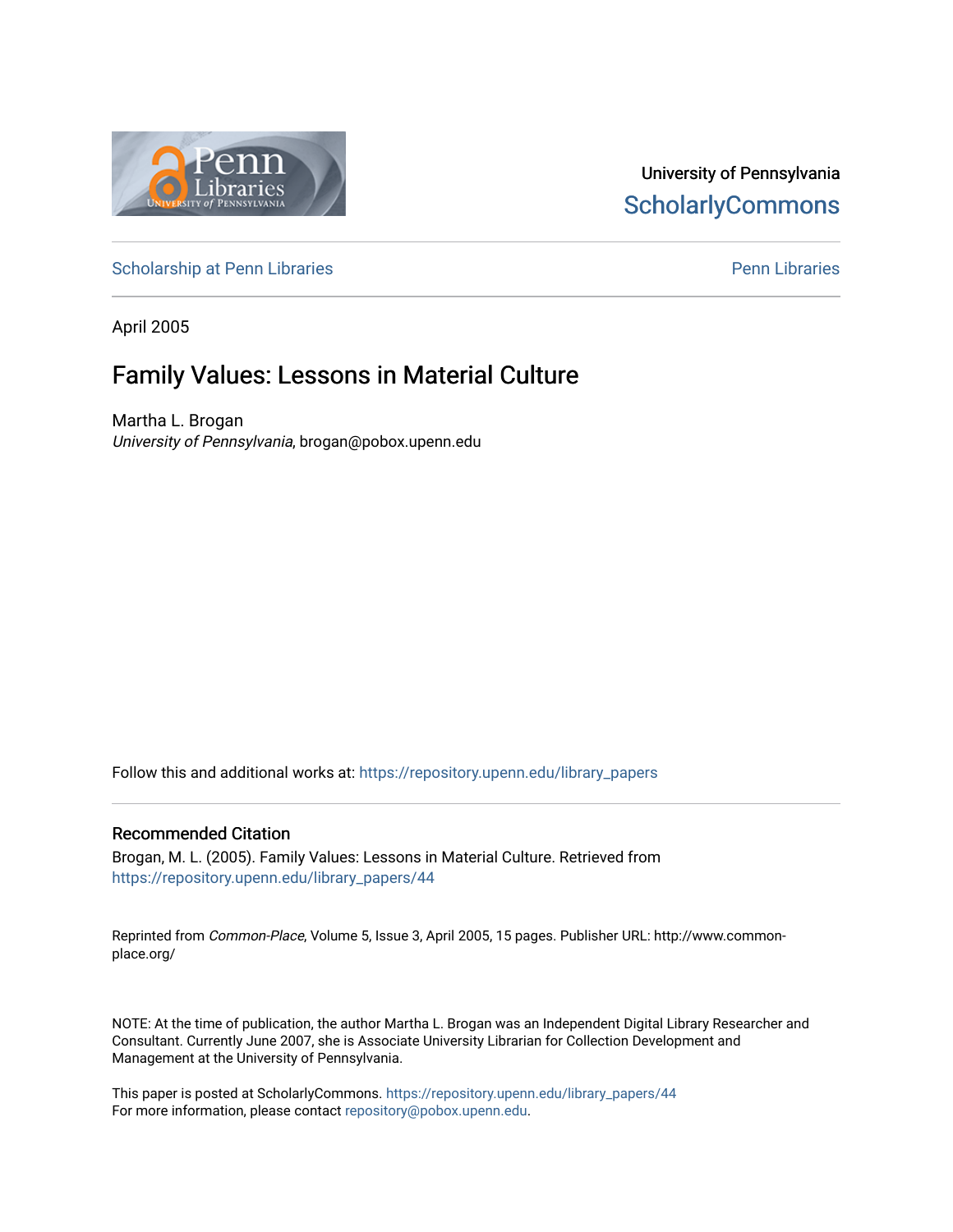# Family Values: Lessons in Material Culture

# **Abstract**

As a research librarian for the past twenty years, I have often envied the scholar who made a serendipitous discovery in the stacks – a stash of historic letters tucked inside a book, an adventurer's lost diary, a rare book shelved alongside the ordinary. Little did I imagine that a chain of such discoveries would occur in my own life when six months after my mother's death I traveled from my home in New Haven, Connecticut, back to Chagrin Falls, Ohio, to spend a week with my father organizing family memorabilia.

## **Comments**

Reprinted from Common-Place, Volume 5, Issue 3, April 2005, 15 pages. Publisher URL: http://www.common-place.org/

NOTE: At the time of publication, the author Martha L. Brogan was an Independent Digital Library Researcher and Consultant. Currently June 2007, she is Associate University Librarian for Collection Development and Management at the University of Pennsylvania.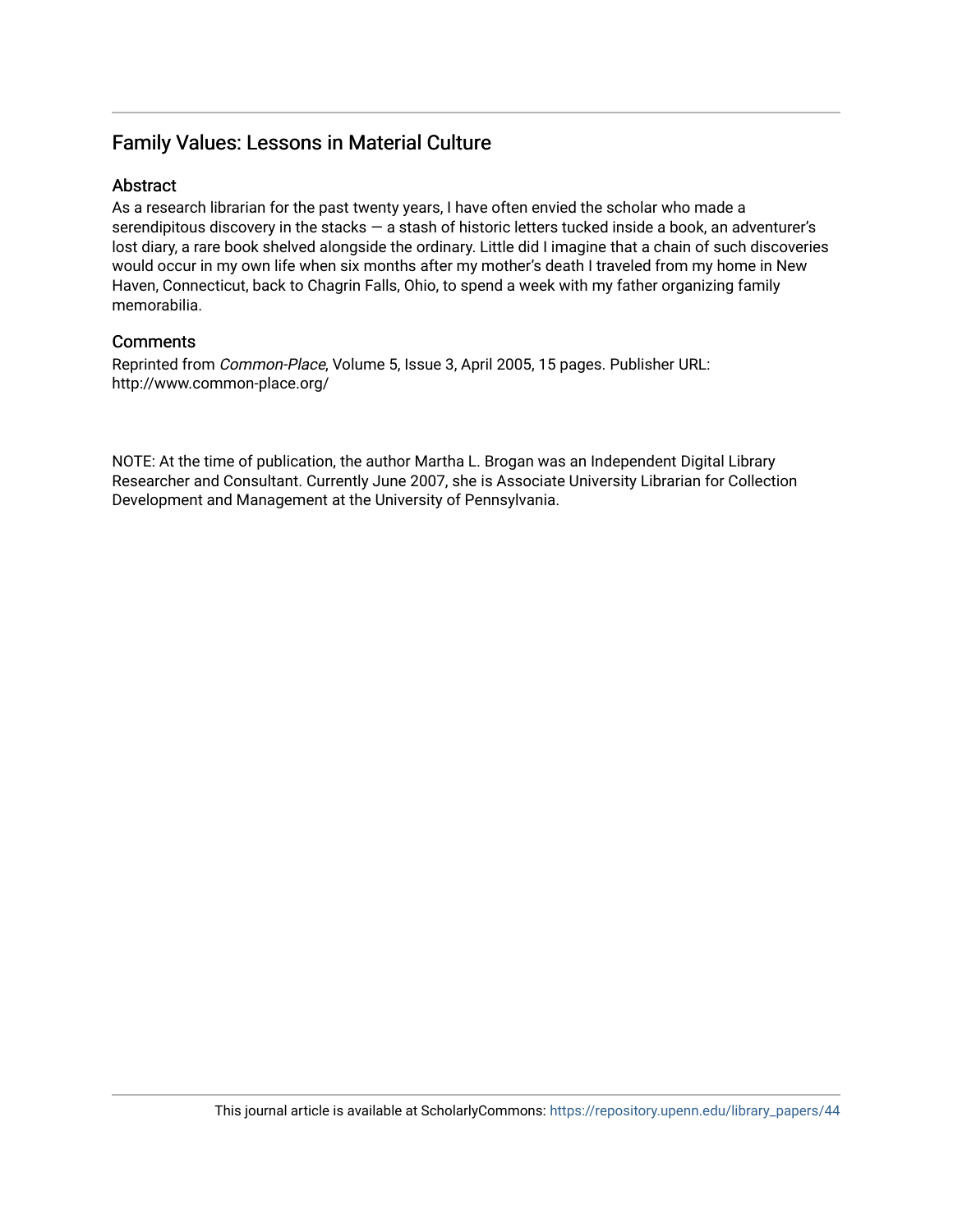# COMMON-PLACE

**www.common-place.org · vol. 5 · no. 3 · April 2005**

# **Martha L. Brogan**

Martha L. Brogan is a research librarian with two decades of professional experience at the University of Minnesota, Yale University, and Indiana University. Since 2003 she has worked as an independent library consultant, residing in New Haven, Connecticut. She hopes to publish more about the life of Captain John J. P. Blinn (1841-63), based on family letters.

**Family Values** Lessons in material culture Part  $I \mid II \mid III$ 

> Give me the death of those Who for their country die; And, O! be mine like their repose, When cold and low they lie!

In kind embrace our mother earth Enshrines the fallen brave; In her sweet lap, who gave them birth, They find a tranquil grave. A Soldier

—From John J. P. Blinn, "The Citizen Soldier," *Wabash Monthly* (1860)

# **I.**

As a research librarian for the past twenty years, I have often envied the scholar who made a serendipitous discovery in the stacks—a stash of historic letters tucked inside a book, an adventurer's lost diary, a rare book shelved alongside the ordinary. Little did I imagine that a chain of such discoveries would occur in my own life when six months after my mother's death I traveled from my home in New Haven, Connecticut, back to Chagrin Falls, Ohio, to spend a week with my father organizing family memorabilia.

**S**tarting in the dining room, I stared blankly at the large gold-framed portrait of a young My father—approaching his eightieth birthday—was eager to put grief behind him and start anew. Feeling blessed by the prospect of good health and new friendships, he wanted to disencumber himself of the family possessions that my mother had carefully shepherded back and forth across the country as the family trailed my father in the corporate chain of transfers. With the seventh move and the addition of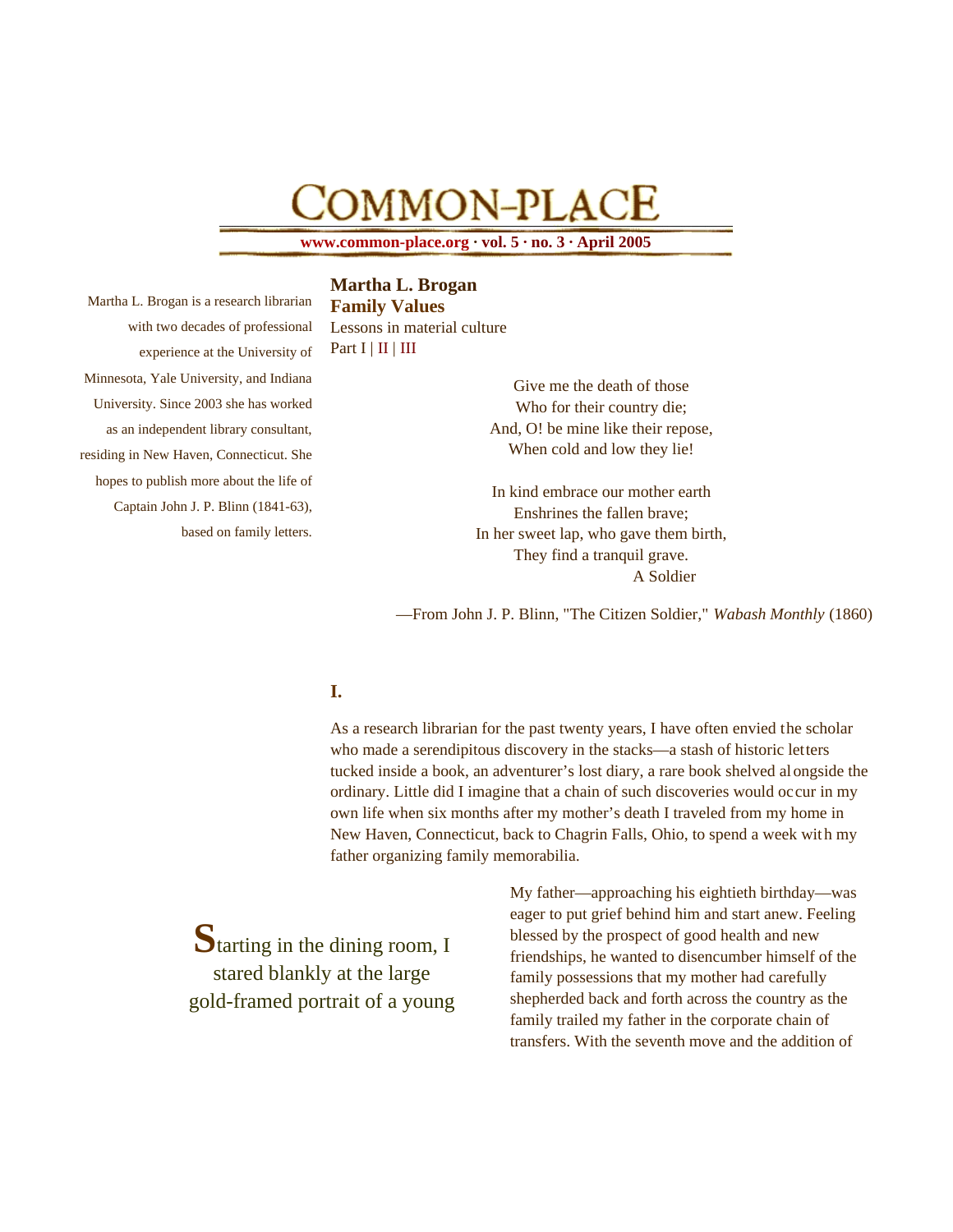woman. Although I had walked past her a hundred times, I had never stopped to ask, "Who is she, the woman with knotted braids gracing her rose-tinted cheeks?"

my deceased grandmother's "treasures," my parents settled for their last twenty years in a historic residence—an enlarged country schoolhouse situated on the edge of the Cat's Den, a small grotto that according to local legend was the haunt of wild cats. While my father looked to the future, I delved into the past.

Starting in the dining room, I stared blankly at the large gold-framed portrait of a young woman. Although I had walked past her a hundred times, I had never stopped to ask, "Who is she, the woman with knotted braids gracing her rose-tinted cheeks?" She had hung there since my grandmother's death twenty years ago, and perhaps I had been told who she was, but I never paid any attention. "She may not have been a relative," my father observed. "I don't think Nancy even knew for sure." Of course she *did* know, having inherited the painting from her mother, but now I would have to make that discovery on my own.



After several days of cleaning and sorting, I came across a box of my grandmother's photographs. There I discovered a small black-and-white image of an oil portrait of a young man, posed and framed to match that of the woman hanging in our dining room. Turning it over, I found penned on the back: "Portrait Horace Blinn, over piano in

Fig. 1. Dorothea Froment Blinn (1812-90), unsigned oil on canvas, c. 1837. Thirty-by-twenty-five-inch image; four-inch, gold-leaf frame. Photograph courtesy of the author, original in private family collection.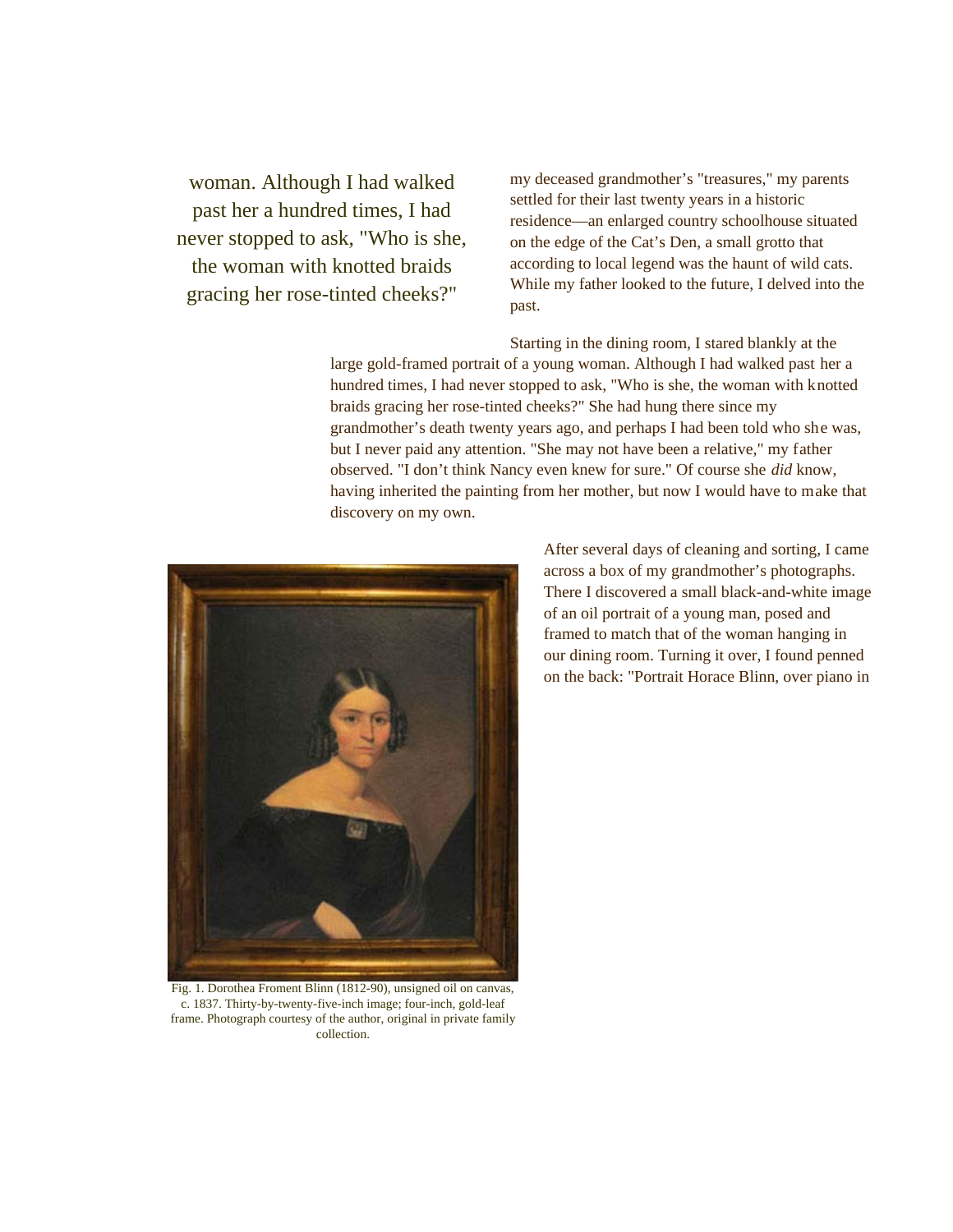#### L.R." If this was Horace Blinn (1801-60)—my

great-great-great-grandfather—then the woman in question surely must be his wife, but which one? He married three times. What had happened to his portrait and why had the two been separated? I tucked the black-and-white photo i nto the edge of the framed portrait in the dining room as an inspiration to keep searching.

With the help of books about silver, furniture, and porcelain checked out from the local public library, I tried to identify items of value and mark them for family members. Toward the end of the fifth day, I decided to empty out a kitchen cupboard, expecting to find stuff that would be easy to throw away. At the bottom of the heap was an old spiral-bound notebook. Aimlessly flipping through it, I found the unexpected: "Inventory August 22, 1977," amended, "January 14, 1978—Helen Blinn Johnston." Here were the clues that I needed: my mother's notes about her mother's furnishings, listing items room by room. Dining room: "Portrait—Dorothea Froment Blinn—HBJ's Great-grandfather's 3rd wife—Terre Haute—She came from New York, circa 1825; Insured for \$500; Jim B. has husband over his mantle."

So now I knew: the subjects were a couple, and the portraits a matched pair split up when my grandmother, Helen Blinn Johnston, acquired Dorothea and her brother acquired Horace. I had thought that the Blinn family migrated from Wethersfield, Connecticut, to Cincinnati, Ohio; what then was the reference to Terre Haute? I had just returned from living in Bloomington for five years, a short distance from Terre Haute, and no one had ever mentioned family connections in Indiana to me.



Fig. 2. Horace Blinn (1801-60), c. 1837. Photograph of oil portrait, original in private family collection.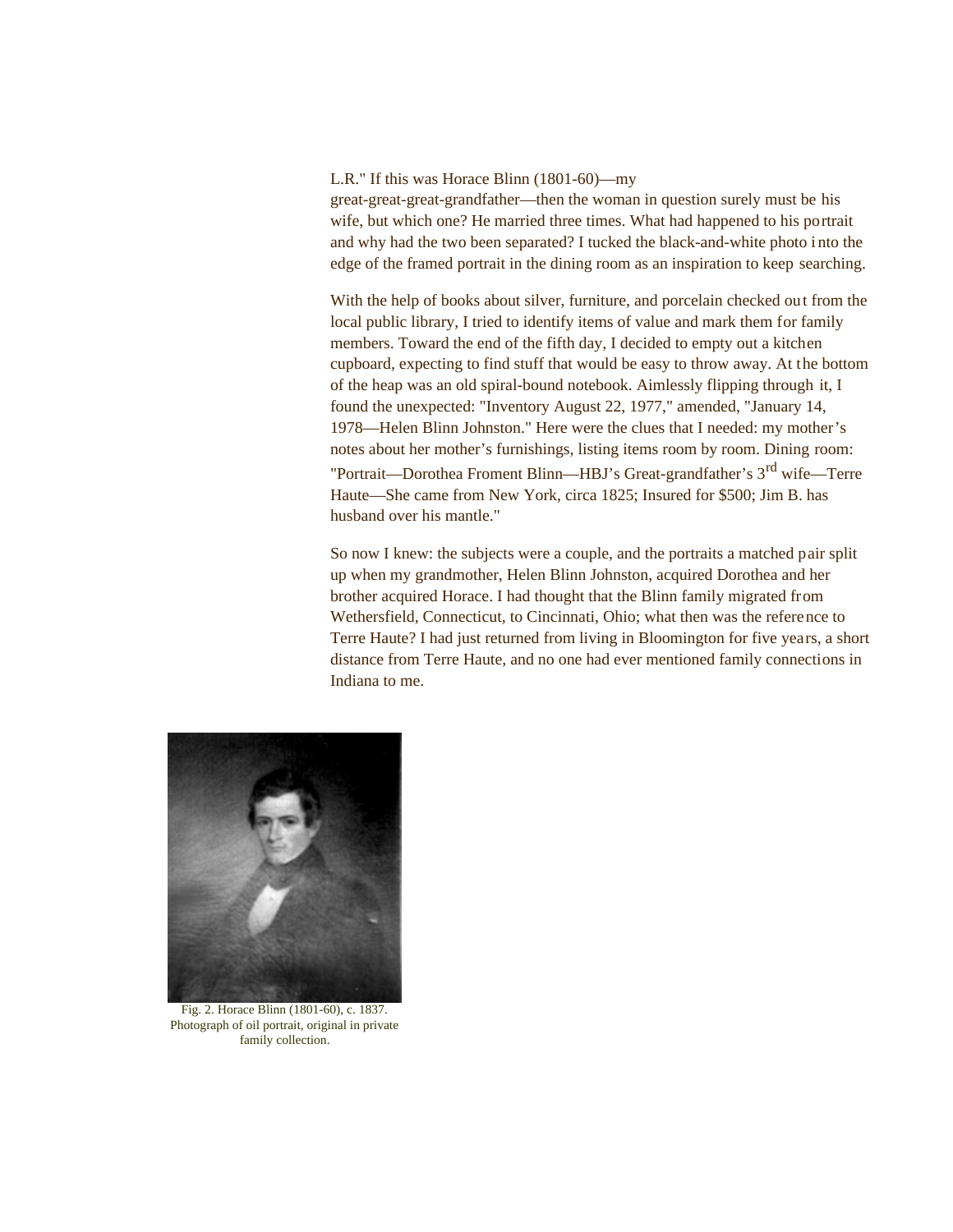My father was elated at the news and, eager to rid himself of the "hideous portrait," he emailed my mother's cousin, who had inherited the mate. Perhaps, he suggested, it was time for the pair to be reunited.

Following the advice of a family friend, I insisted that we get the portrait appraised before deciding what do with it. My father complied, reluctantly loading the portrait into the car for a trip to a fine arts gallery in Cleveland. After taking a photograph, the appraiser returned her to us, and the painting went back on the dining room wall. It would take a few weeks to get the report.

In the meantime, I could return to the arduous task of separating the valuable from the invaluable. My mother's annotated inventory was of great help:

- scalloped pedestal table—\$5.00 at garage sale
- swivel-top square table—Grandfather Blinn's (Amory Kinney Blinn) card table. Wethersfield, Conn. & Terre Haute
- glass plate—"Give us this day . . ." belonged to Grandmother Blinn's family—Terre Haute probably

The week came to an end and it was time for my flight back to New Haven. Armed with copious notes, inventories, and piles of receipts, I promised to put my findings in a spreadsheet to share with my father, sisters, and brother. Congratulating myself on finishing the most difficult task, I planned to return to Chagrin Falls in late May to dispense with the family letters and photographs. In truth, I had no interest in becoming the family's historian and left the papers until the end, rather dreading the thankless task.

Meanwhile back in New Haven, I began looking for a suitable home for the portrait of Dorothea Froment Blinn. I first contacted the Vigo County Historical Society in Terre Haute about the painting. The director's response was enthusiastic: indeed, they would be *very* interested. The director told me that Dorothea was the wife of a pioneer settler, Horace Blinn, and the mother of a Civil War hero—Captain John J. P. Blinn—whose uniform, sword, and other military memorabilia were on display at the museum. The historical society also had a family scrapbook about him and several autograph letters, including one he wrote to his mother in September 1862 that, according to the director, always brought tears to her eyes. "On the eve of a great battle," it begins, "I have sat down upon the ground, and with my saddle for a table, to write a few words to the loved ones at home." What makes this letter especially poignant is that John survived this battle, Antietam, only to be mortally wounded at Gettysburg the following July. Dorothea, the director told me, would travel from Terre Haute to the battlefield hospital in Gettysburg to nurse him, only to arrive a few days before he died on July 14, 1863. He was only twenty-two years old, an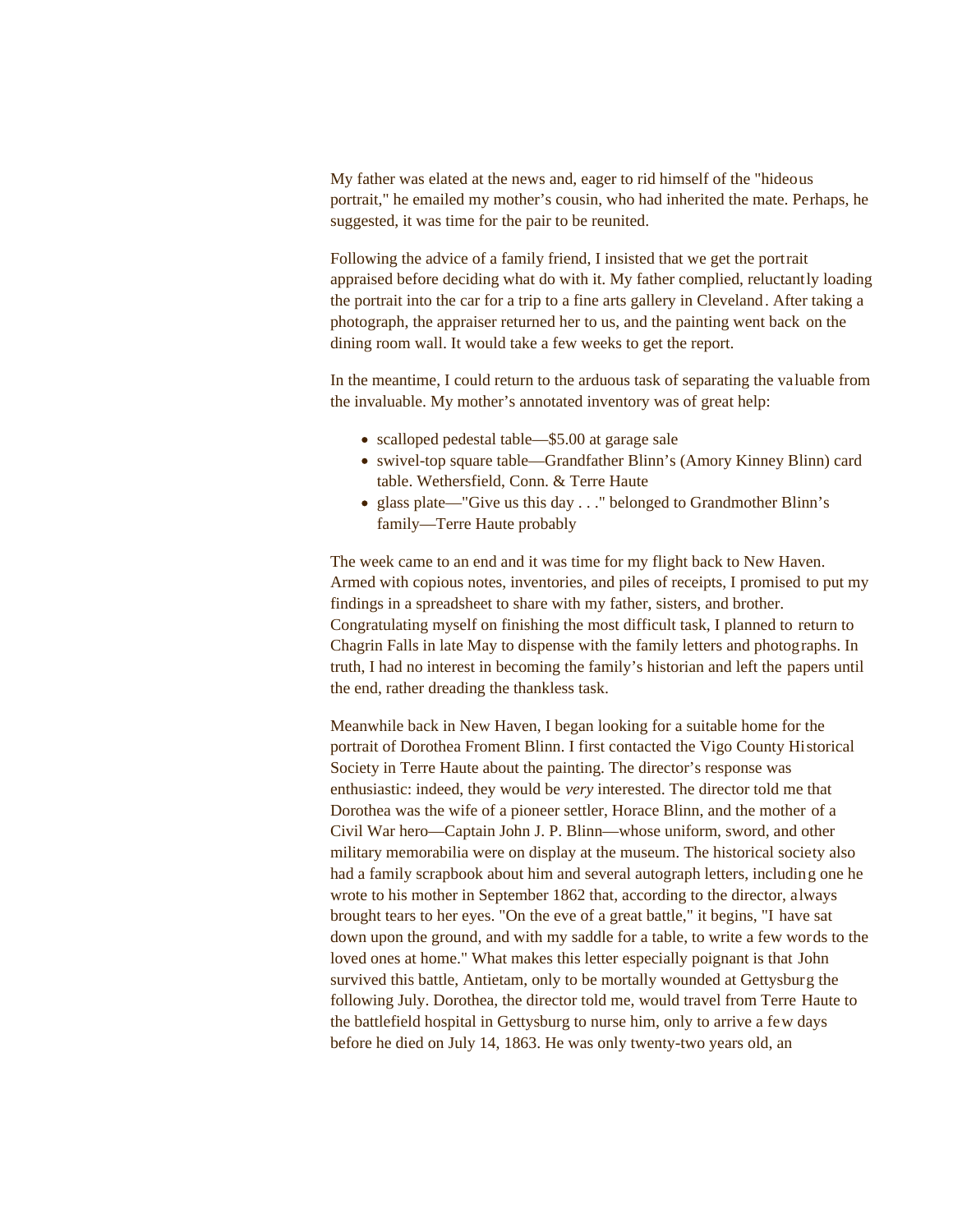#### extraordinary young man.



Fig. 3. John J. P. Blinn's dress uniform, gilded sword, and epaulettes on display with his photo at the Vigo County Historical Society, Terre Haute, as photographed by the author in September 2004.

I agreed to keep in touch while the family awaited the appraisal of the portrait. It was unfortunate, I thought, that my mother never knew about Captain John Blinn. She would have loved that letter from the battlefield in Maryland and, of course, would have enjoyed sharing it with me. I remembered the proud moment in sixth grade when I won a school competition to recite the Gettysburg Address at the annual Memorial Day ceremony at the cemetery in Chagrin Falls. I recall so clearly standing in our driveway at the crest of the hill and practicing with my mother who patiently coached me from the "audience" in our backyard. What if we had known that one of our kin had given, in Lincoln's immortal words, his "last full measure of devotion?"

As I widened my search for information about my newly found uncle, my father called to say that the gallery had assigned the portrait an insurance value of ten thousand dollars. "Can you believe it?" he asked. Actually, yes, I could. I had seen an episode of *Antiques Roadshow* when a young girl brought an early American portrait her mother had rescued from "the dump." Unsigned, without provenance, in need of repair and without a

frame, it was appraised at an auction value of \$2,000 - \$3,000. And now, unbeknownst to the appraiser, our portrait was connected to a man who had given his life to preserve the union.

I uncovered more information by searching "Blinn" at the Vigo County Historical Society's Website where the young captain was featured in several profiles. I found a signed photograph of him in his military uniform at the Indiana State Library's Website, Civil War Soldier Photograph Exhibit, where he was mislabeled as "Blim." I read other accounts of Blinn and located an early biographical sketch about his father, Horace Blinn, transcribed as part of the Vigo County Indiana Biographies Project. Later, I would find among our family papers two typed transcripts of this extract—one, annotated with corrections by my great-grandfather and the other, written by his brother, who added a couple of paragraphs about Horace based on family stories.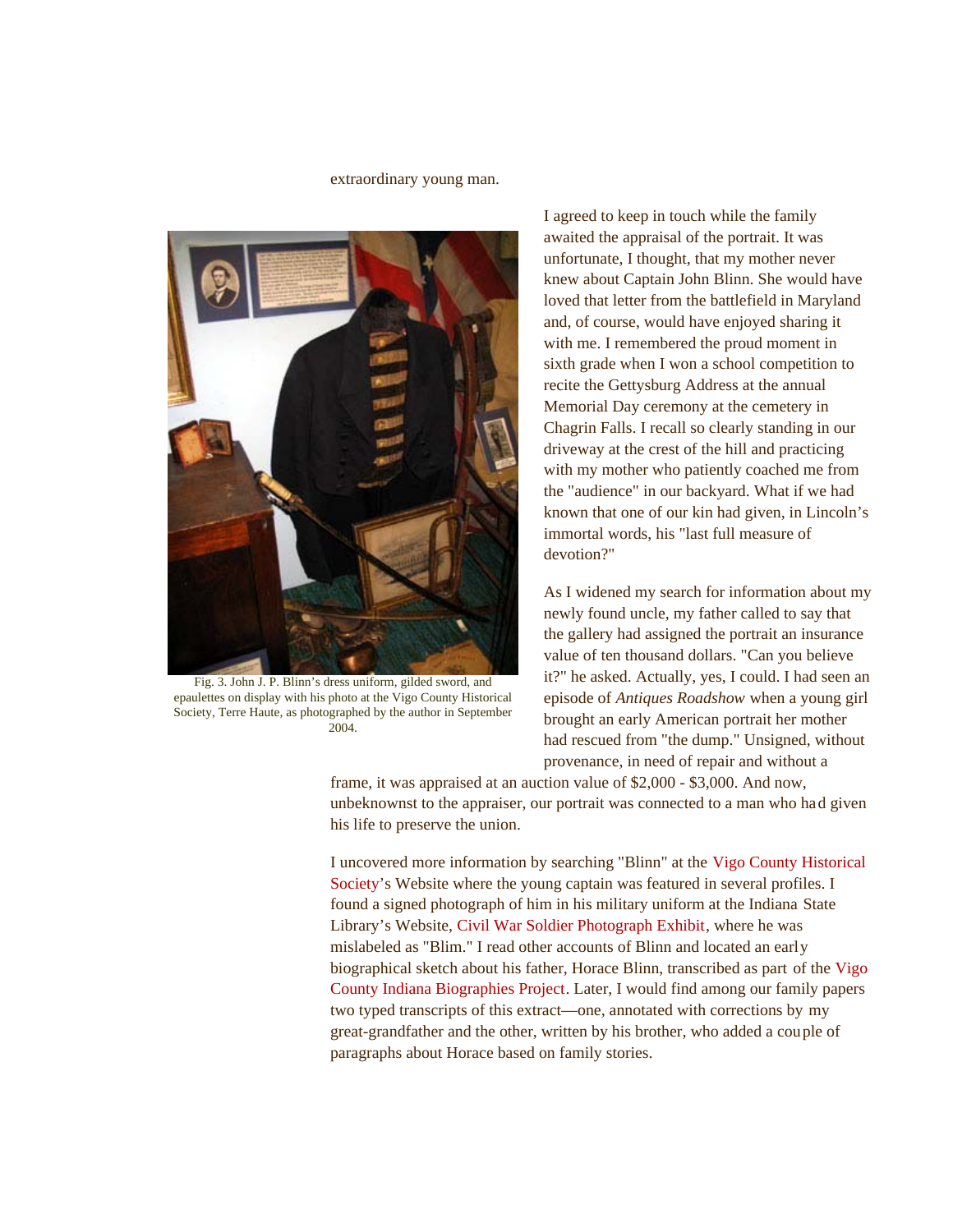As my knowledge about the family's past grew, I emailed a few relatives with news of my findings, but no one really shared my enthusiasm. I heard back only from two of my mother's cousins. They felt it was important to keep the portrait of Dorothea in the family for the benefit of future generations and they wanted to make us an offer for the painting: how much would we be asking? "She is not for sale," I thought. She belongs in Indiana, reunited with her son, John, the Civil War patriot who grew up in Terre Haute, began his military career at Wabash College in Crawfordsville, and was among the first soldiers from his native city to volunteer for service, soon after the fall of Fort Sumter in April 1861.



Discuss this and other articles in the *Common-place Coffeeshop*

Copyright © 2000-2006 *Common-place The Interactive Journal of Early American Life*, Inc., all rights reserved Why a Common Place? | Previous Issues | Editorial Board | Terms of Use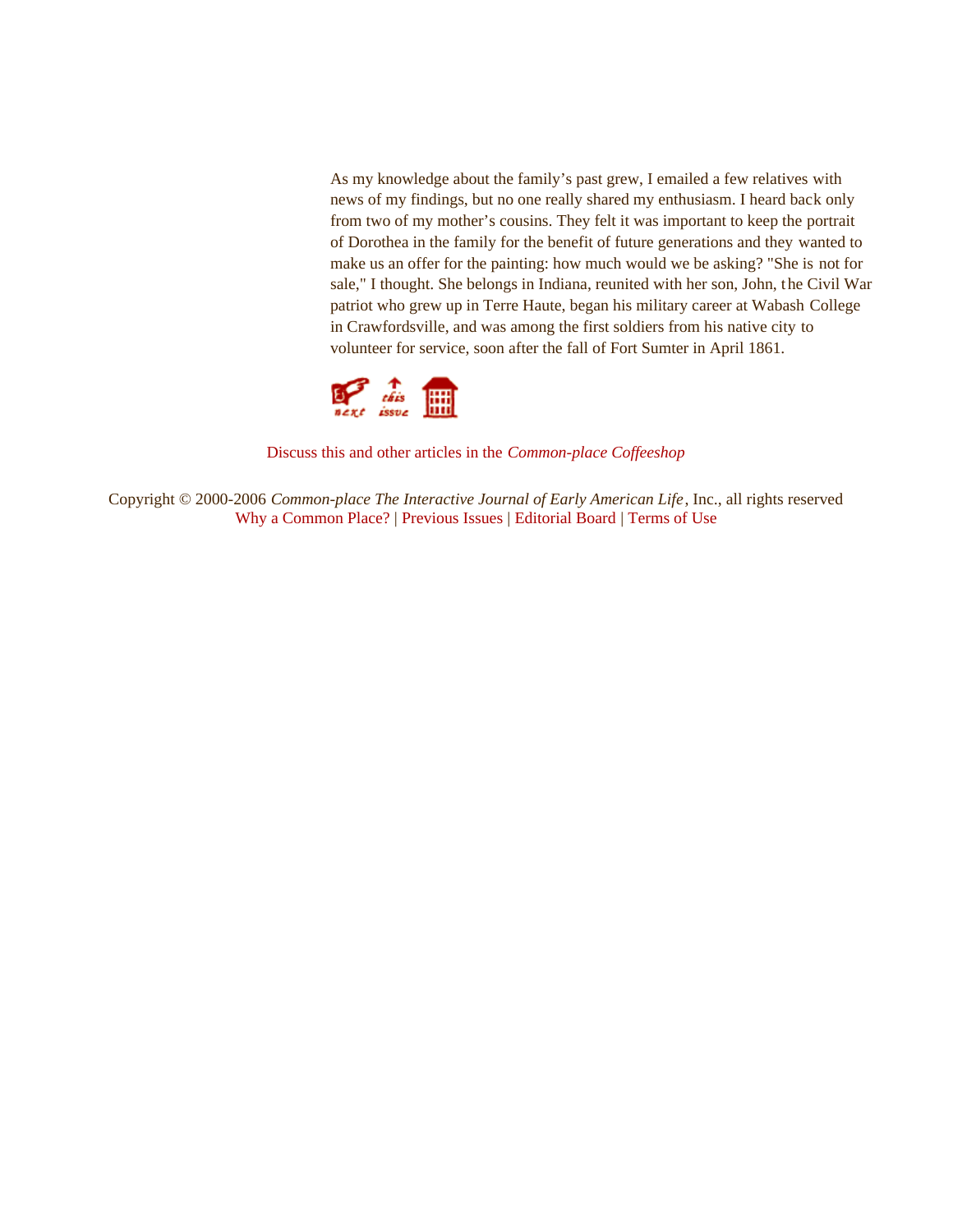# COMMON-PLACE

**www.common-place.org · vol. 5 · no. 3 · April 2005**

**Martha L. Brogan Family Values** Lessons in material culture Part  $I \mid II \mid III$ 

# **II.**

I finally finished the spreadsheet describing the more than two hundred household items my mother had collected. The immediate family laid claim to their favorites—the Victorian bedroom set, the Quimper china, the coin silver spoons, the pendulum clocks. We agreed the family would keep those things—chipped, tarnished, and scarred though they are—that had been passed down through multiple generations. The rest would be sold at the estate sale.

**H**ere, at last, among the miscellaneous accumulation of the family's past, I struck gold.

As planned, I returned to Ohio in late May, white gloves and husband in tow, with only a few days to organize the family letters and photographs. I looked forward to finishing the task quickly. However, it would soon become obvious that my real work had only begun: tucked among dozens of unidentified daguerreotypes and scores of letters, I found firsthand evidence of the soldier himself.

Wrapped carefully in a handkerchief, lying face to face, were two daguerreotype group portraits of John J. P. Blinn and his siblings, three children in each one, their images partially obscured by deterioration. A scrap of paper with their names fell out: Amory, the eldest son, and the only surviving child of Horace's second wife, sits by Horace Jr., arms crossed, in the middle, and Charlotte to the right. In the companion photo, John, a young adolescent, is next to Sarah, a toddler, who sits like a china doll atop the stool, with Julia to the far right.

Among the scores of letters—far too many to sort through—a small booklet with a dark navy cover and gold lettering stood out:

> GREGORY'S EXPRESS POCKET LETTER BOOK,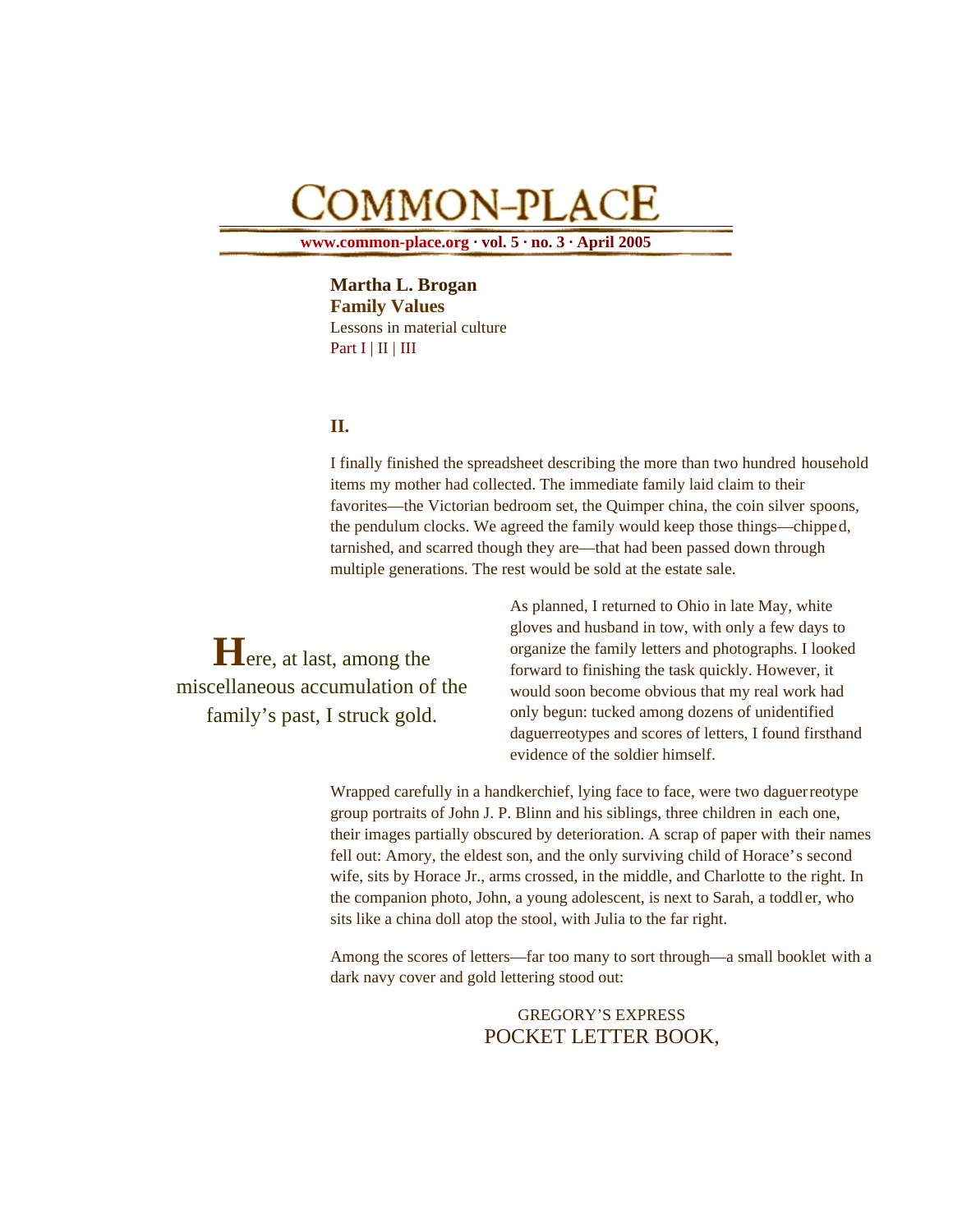### DESIGNED TO FACILITATE CORRESPONDENCE BETWEEN CITIES AND TOWNS, AND THE MINING DISTRICTS IN CALIFORNIA, AND ALL PARTS OF THE UNITED STATES.



Fig. 4. Daguerreotypes (left to right): Amory, Horace, & Charlotte; John, Sarah, & Julia, c. 1855, from the author's collection.

It was a letter from the children's father, Horace, written on April 16, 1851, to Charlotte while prospecting for gold with his son Amory in California—another piece of my family's history that was unknown to me. My mother had started to transcribe it a few years before her death, but stopped about half-way through. "It is a kind of Lottery business to get anything handsome," Horace writes from Owsley's Bar on the Yuba River. "The great majority *do not* realize a *Fortune*. It is hard work to get Gold here even in small amounts—"; Still, he continues:

"We think we can make more here than we can at home— Indeed we ought—for the Miner's Life is a miserable one—If it's not our fortune to strike any Rich Diggins—we will try to make the poor ones afford enough to take us Home." So John's father, who was the son of a sea captain born on Independence Day, 1776, in Wethersfield, Connecticut, had not only pioneered to the West in 1825 , settling in Terre Haute, but also on the eve of his fiftieth birthday had traveled overland to California.

Rifling through the last plastic bin of papers as the second day drew to a close, I came upon a handful of letters beautifully preserved, written in a flowing script, by John J. P. Blinn himself. Here, at last, among the miscellaneous accumulation of the family's past, I struck gold. There were ten letters in all, written to his younger sister, Julia, and to a family friend, Charles Hosford, from various encampments in Virginia and Maryland in 1861 and 1862. My husband set about reading them, finding John's elegant hand easy to decipher and his thoughts remarkably sensitive.

As I sorted through the papers and photos, he would read me a choice passage. John is encouraging his younger sister to get a "liberal education." And, in one poignant and intriguing passage, he tells Charles that he especially cherishes his "warm-heartedness and true friendship" because Charles was there with John's father, "when the unfortunate accident occurred which ended his life." What was this "unfortunate accident" that took Horace's life? In other letters, John describes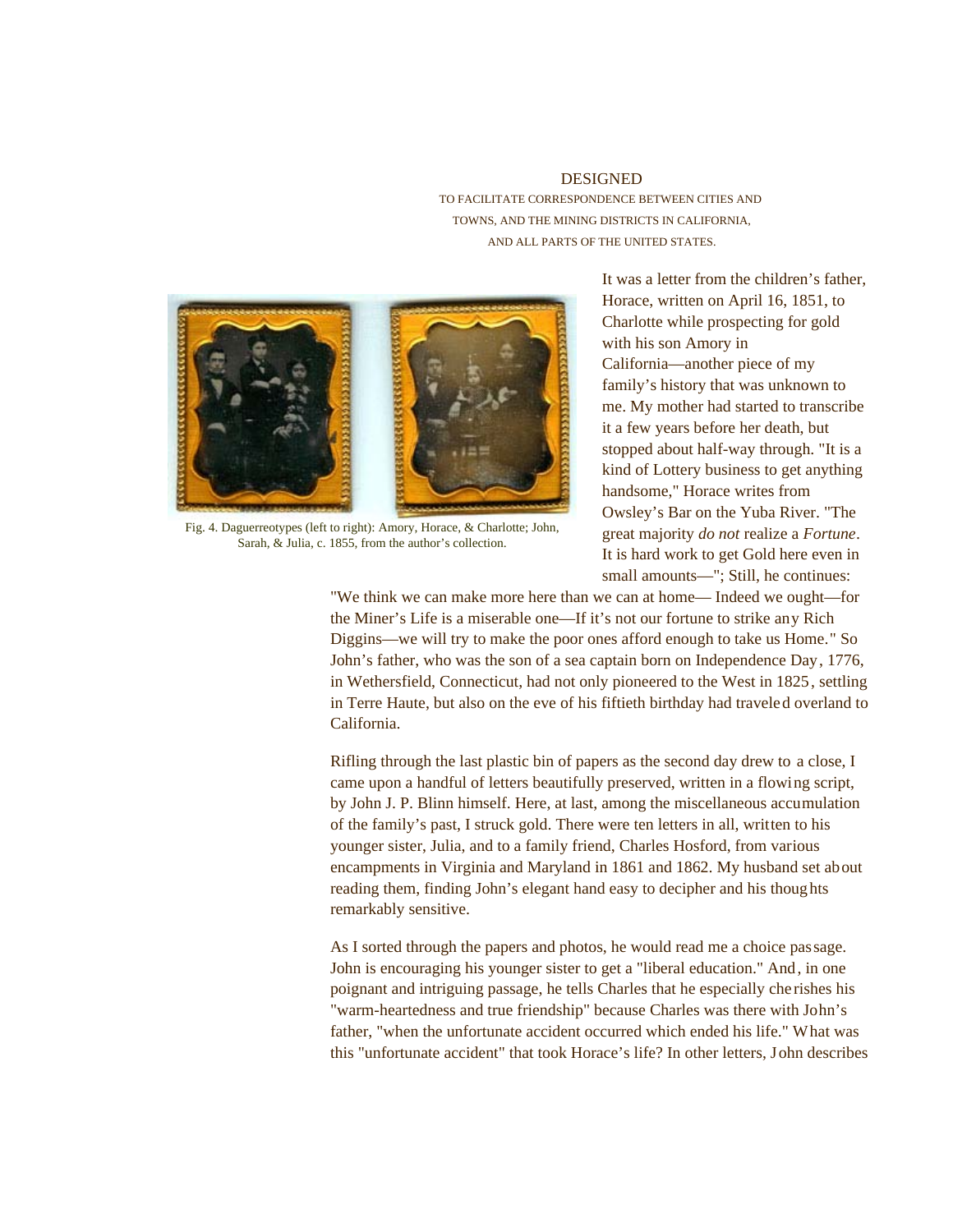various battles, telling his sister how he is sickened at heart after his regiment's losses at Antietam. Like a good many officers in the Civil War, he complains about the "system" for promotion that often rewarded soldiers for their political connections rather than their accomplishments in the field. "Rank is nothing in this service, and is only desirable for its pay," he writes Julia. "It cannot be respected as long as so many incompetent officers occupy prominent positions."

Impressed with John's candor and eloquence, my husband and I agreed that these invaluable papers and photographs should accompany us back to New Haven. I would delay any decisions about where or how to disperse them until I had given everything more careful consideration.

Had I continued as associate dean of libraries at Indiana University, I never would have had the time to discover John J. P. Blinn. Instead, I would have taken a couple of days off to attend my mother's memorial service, claimed a few family heirlooms without knowing their provenance, and returned to work, never giving a second thought to the fate of family letters. I was accustomed to keeping my professional and personal lives separate. At work, I was concerned with preserving resources for future generations of scholars; at home, it never occurred to me that I might advise my mother about the proper care and dispensation of family papers. While evaluating the database, Archives USA, for the library, I never thought of searching it for collections relating to my own family. When I announced the acquisition of an electronic collection of American Civil War letters and diaries, I never imagined that I would later use it to learn about my family's past.



Discuss this and other articles in the *Common-place Coffeeshop*

Copyright © 2000-2006 *Common-place The Interactive Journal of Early American Life*, Inc., all rights reserved Why a Common Place? | Previous Issues | Editorial Board | Terms of Use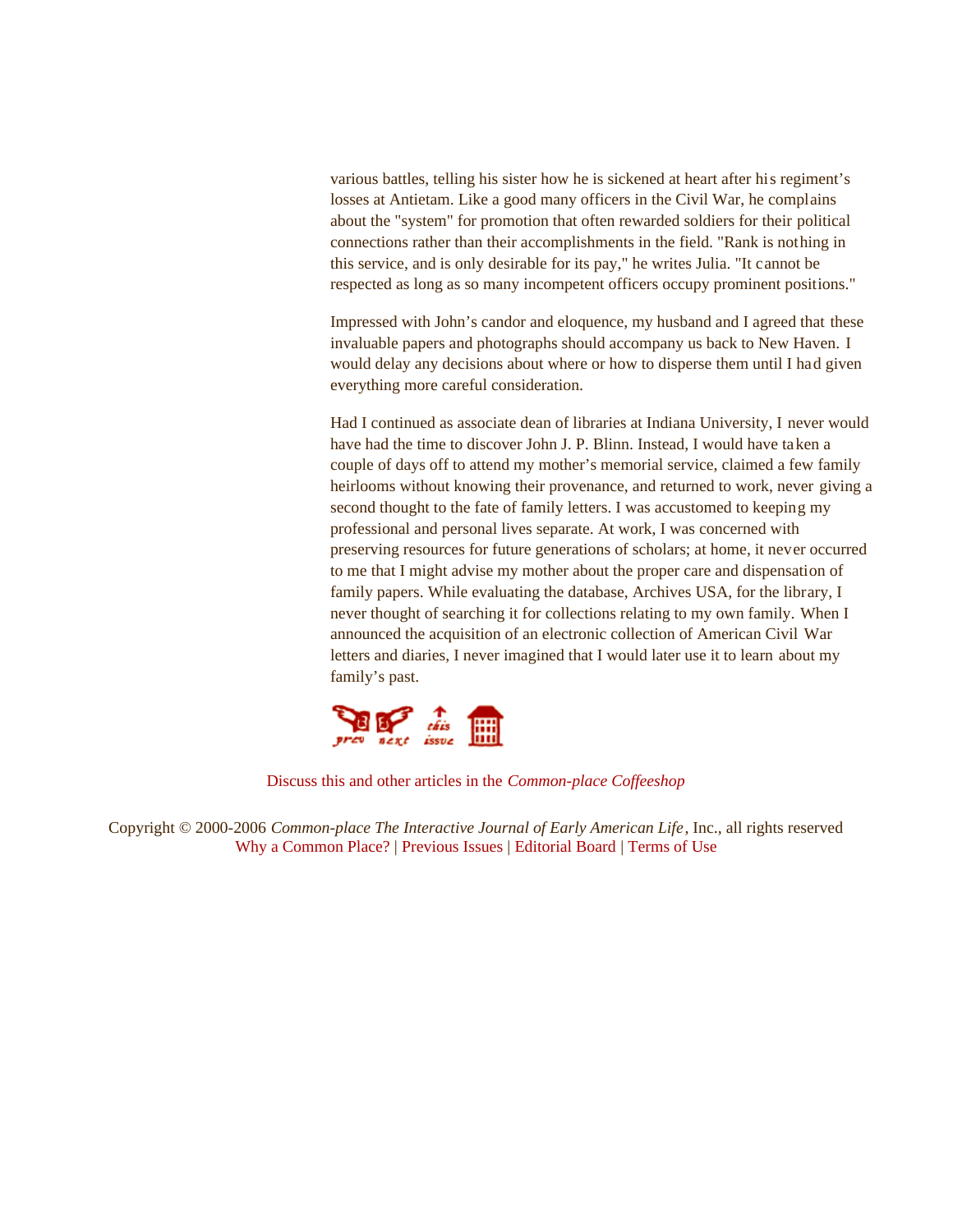# COMMON-PLACE

**www.common-place.org · vol. 5 · no. 3 · April 2005**

**Martha L. Brogan Family Values** Lessons in material culture Part  $I \mid II \mid III$ 

## **III.**

Almost a year has gone by since my original discoveries. My father has remarried and is preparing to move into a condominium in the village. The house at the Cat's Den is empty and on the market—its contents either distributed among family members or sold.

Meanwhile, I am reconstructing my family's history. I have transcribed more than two dozen of John's letters gathered from six repositories nationwide; read his essays in the *Wabash Monthly*, at the Robert T. Ramsay, Jr. Archival Center of Wabash College; obtained his compiled military service file and pension records; examined his scrapbook and military affects at the Vigo County Historical Society; located the correspondence of fellow soldiers in the Fourteenth Regiment; identified relevant citations in the U.S. War Department's massive *War of the Rebellion: A Compilation of the Official Records of the Union and Confederate Armies*; and read scores of letters at the Cincinnati Historical Society.

**W**ho *was* the young man in the portrait, really? How are we ever to know his complete story?

I have learned that it was my great-grandfather and his brother who donated John's military affects, which eventually found their way to the Vigo County Historical Society from the G.A.R. Morton Relief Corps No. 11 in Terre Haute. My grand-aunt gave them his scrapbook, letters, epaulettes, and lieutenant's bars. Thanks to a gift from the estate of my great-grand-uncle, Charles Amory Blinn, given by his daughter in 1955, the Cincinnati Historical Society

Library received more than twenty-seven hundred letters, constituting "The Blinn Papers," dating from 1787 to 1948. The curator's preface to the inventory advises, "The Blinn Papers have a limited value. Most of the correspondence concerns strictly personal matters with only occasional reference to public life and activity," noting that "all letters and items written by prominent persons have been extracted and placed in the Society's manuscript file."

Among the miscellaneous papers, the society's inventory lists Horace Blinn's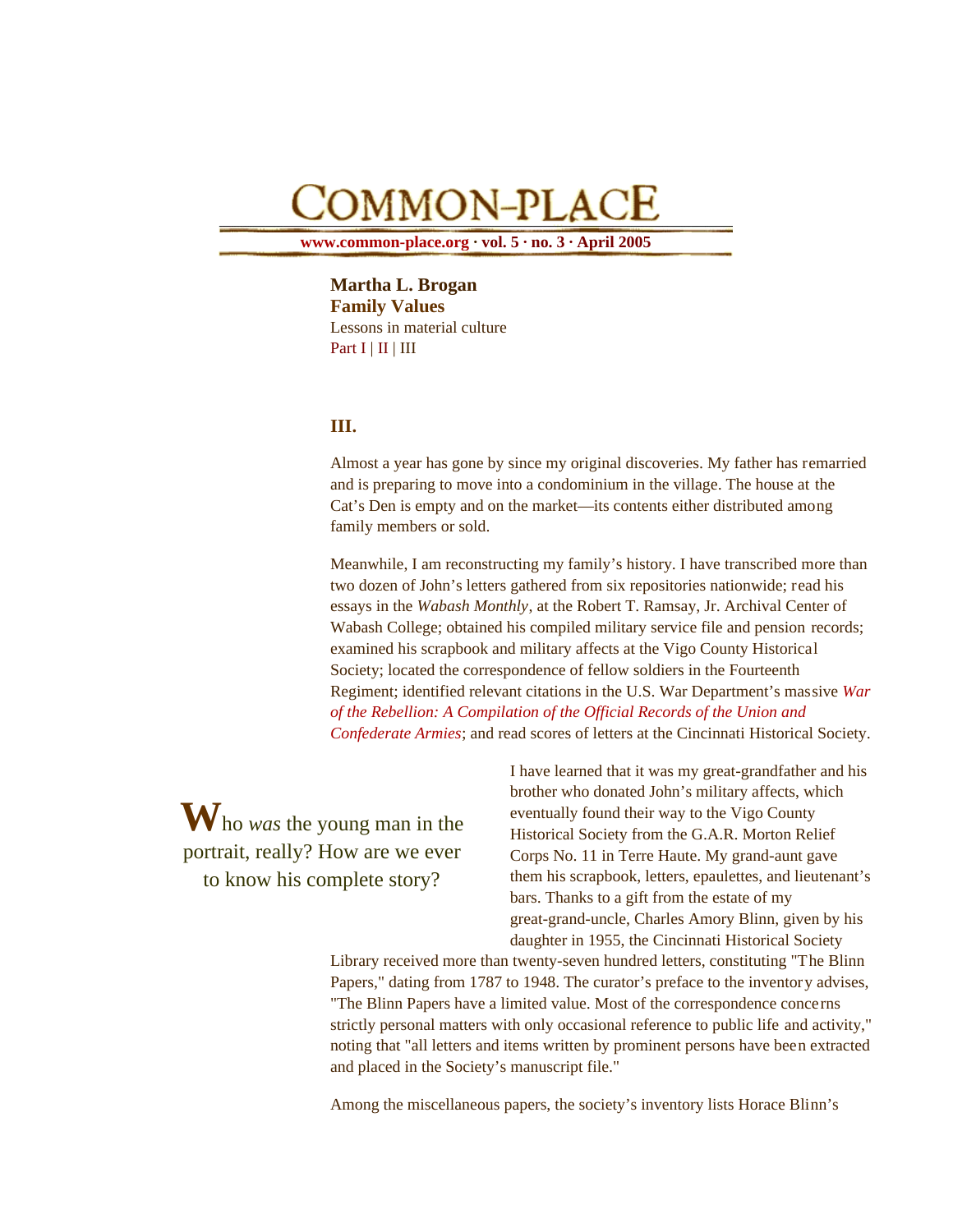diary, dutifully kept during his perilous five-month expedition from Terre Haute to the California gold fields in 1850, offering context and substance for the 1851 letter book my mother had kept. On a scrap of paper so trifling that I am amazed it survived, Horace scribbled the addresses of his relatives in Manhattan; Williamsburgh (Brooklyn); New Britain, Connecticut; and Chester and Cleveland, Ohio—giving me new clues about when and where the family dispersed in the mid-1800s. Later, I would use historic New York City directories to find where John's mother grew up.

At the society, I also located a half dozen more of John's letters, including one written to Amory on November 16, 1860, describing the circumstances of their father's death. "With a *sad* heart," John explains that Horace had been on a turkey-hunting expedition in Illinois with four friends. "Father was standing up in the wagon drawing the charges of small shot from his gun and reloading with larger," John writes, "when it is supposed that the wagon's crossing some rough place caused him to stagger and strike his gun against the bead causing it to explode. A charge of buck shot passed through his brain killing him almost instantly."

Within a few years, Dorothea, the unfortunate widow, would have to write Amory "with a hand *bleeding* to the *very core*" about John's death. Vividly describing her arduous journey to Gettysburg—made "almost impossible" because the "Rebels had destroyed the rails & bridges"—she recounts her great difficulty in finding John once she arrived, his jubilation upon seeing her, his progressive lapses into a state of delirium, and his final blessings to friends and family.



Fig. 5. Gold eagle, five by ten inches, framed with shard of broken glass, from private family collection. Photograph courtesy of Dean Johnston.

When I returned to New Haven, I called my cousin, whom I knew shared my interest in family history. "Oh," he replied, "Yes, Captain Blinn. I know about him." In 1968 when Dean attained the rank of Eagle Scout & Order of the Arrow, our grandmother had given him a gold eagle that once belonged to the young officer. Her inscription reads, "This emblem was found among the gear of Captain John Blinn of Terre Haute, Indiana who died of wounds at the Battle of Gettysburg. He was your great, great, great uncle. May it ever remind you of your fine American Heritage. Helen Blinn Johnston."

I now realized what I had denied before, that my mother must have also known about Captain Blinn. Why neither she nor my grandmother nor my grand-aunt ever told me about him, I will

never know. I would question my own faulty memory—perhaps I did not pay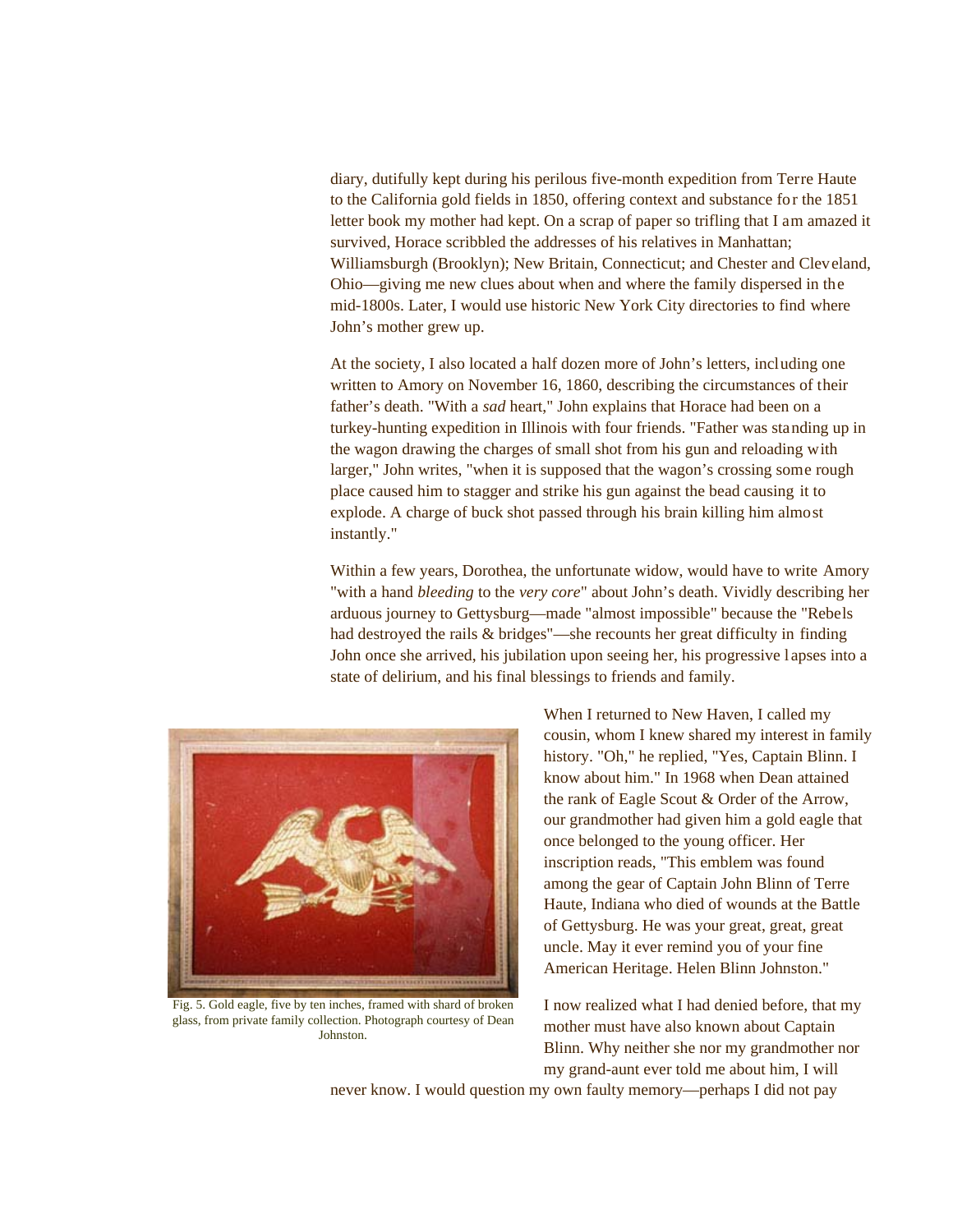attention—but none of my siblings or my father recollects ever having heard about him.

It has taken me months to be able to interpret the letters and artifacts that I brought to New Haven from Chagrin Falls. However, now when I look at the broken photograph of the interior of a heavily furnished Victorian home, I have concluded that it must be John's sister, Charlotte's living room. Horace and Dorothea hang on the wall to the right—my grandmother replaced their pictures with mirrors, retaining the oval gilded frames, one of which I now have. Amory's portrait is above the piano and Julia's is to the far right. And to the left, there is a flag-covered shrine Charlotte kept in tribute to her lost brother.



Fig. 6. Photograph, presumably of Charlotte Blinn's living room in Terre Haute, c. 1920, from the author's private collection.

Among the newspaper clippings preserved at the Vigo County Historical Society, I copied an interview by Ruth Agnes Abeling that appeared in the *Terre Haute Post* around 1920, in which Charlotte explains her dedication to John's memory. "You see," she says, "I never married and I have no family for which to think of the future, so I live in the past." Abeling explains, "And to her the past is her brave brother, Captain John Blinn, from the time he was a newsboy, carrying the 'Prairie City' to the day he was buried in Woodlawn cemetery after his death at the field hospital at

Gettysburg, Pa."

During this interview, Charlotte recalls the vibrant young man inside the uniform: "Everybody loved John," she remembers, "and oh, the parties they gave when he came home from Wabash college! He was such a handsome boy and how he could dance!" Turning to an oil painting on the wall, she says proudly, "That is his picture." According to the reporter, Charlotte's eyes sparkle as she gestures toward it. "It was painted," she says, "from just a few sittings he had while here a few days awaiting replies for orders he was carrying for General Lew Wallace—just a boy of 21 he was, but with the keen eyes and determined mouth of men of many more years."

The portrait was a gift from John to his mother—a surprise birthday present. I had read about it in a letter at the Cincinnati Historical Society. As one cousin wrote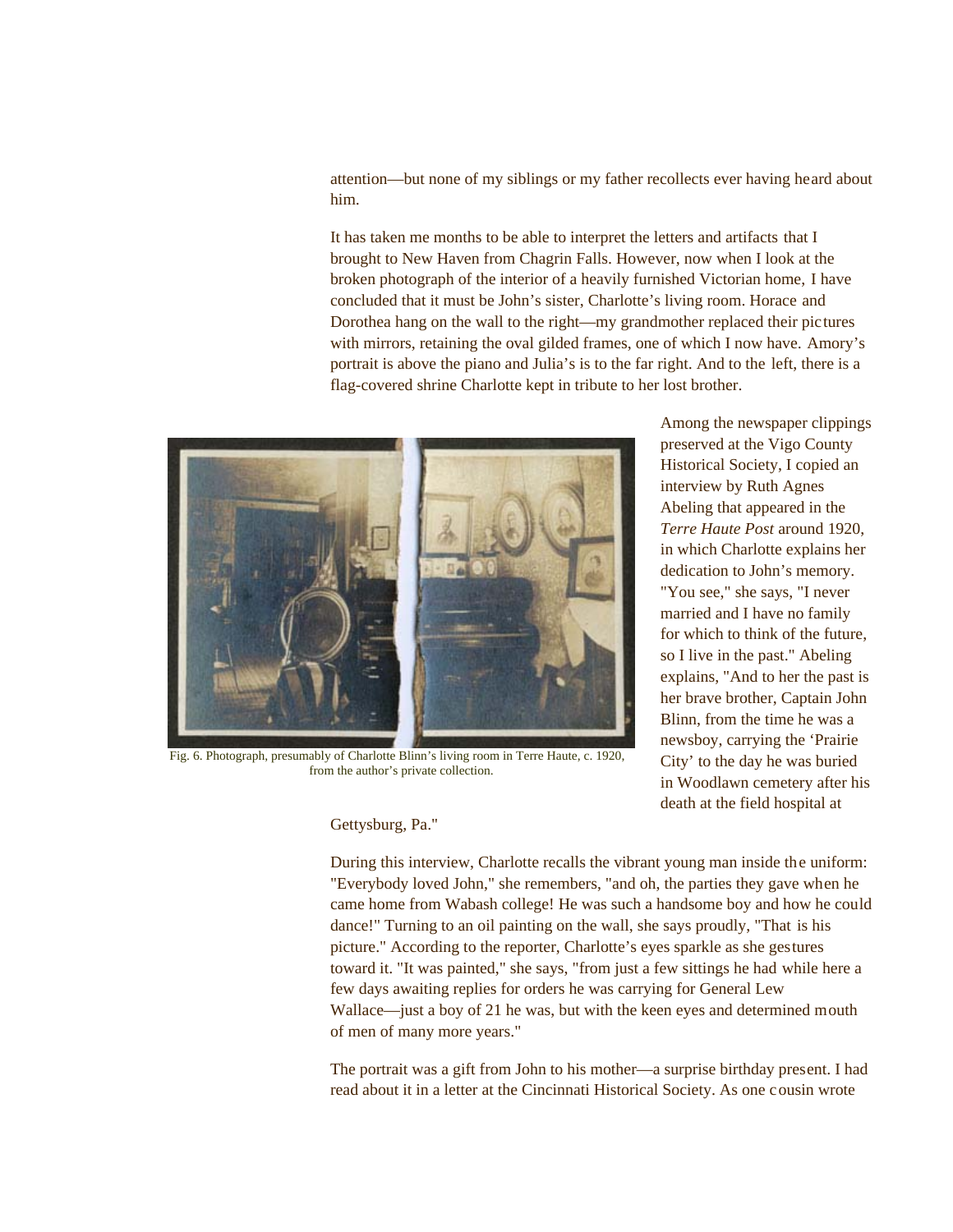another, his mother "knew nothing of it until she opened the Parlor door & found it hanging before her." In the photograph that remains, propped up against the flag next to the sword, stands the oval framed picture that I now know to be John. Who painted it, I wonder, and where has it gone? Could it possibly have been an early work of James Farrington Gookins, a close Terre Haute friend and fellow college classmate, who joined the Eleventh Indiana Zouaves under Colonel Lew Wallace, but soon became a correspondent artist for *Harper's Weekly*, sketching Indiana Civil War soldiers among others? Was it the portrait given by my great-grandfather and his brother along with John's military equipment to the G.A.R. post all those years ago? Did it suffer the fate of other relics left behind in Terre Haute's Memorial Hall—unclaimed, abandoned, looted—according to local lore? Who *was*

the young man in the portrait, really? How are we ever to know his complete story? John's obituary, appearing in the *Terre Haute Express* on July 21, 1863, looks forward to the day when "some able pen will write his biography in full," trusting "that it may constitute a part of the history of this War for the Union & a justice to his memory & splendid deeds."



Fig. 7. Digitally enhanced photograph of the missing oil painting of Captain John J. P. Blinn (1841-63). Technical work by John Pelverts, Photoland, New Haven, Connecticut.

Though, ironically, my quest began in a village named Chagrin Falls, these objects of material culture now hold much more than sentimental, aesthetic, and monetary value for me. Knowing their provenance has given me a deeper connection to my family's past along with stories of hope and hardship to pass along to my sons. After a peripatetic childhood, I better understand where I am from and now see the larger pattern of our family's geographic dispersal over time. My immediate family extends from Connecticut to California and from Minnesota to New Orleans with Ohio and Illinois in the heartland. And now the artifacts of our collective past are scattered ever more widely. No wonder family memories fade and disappear.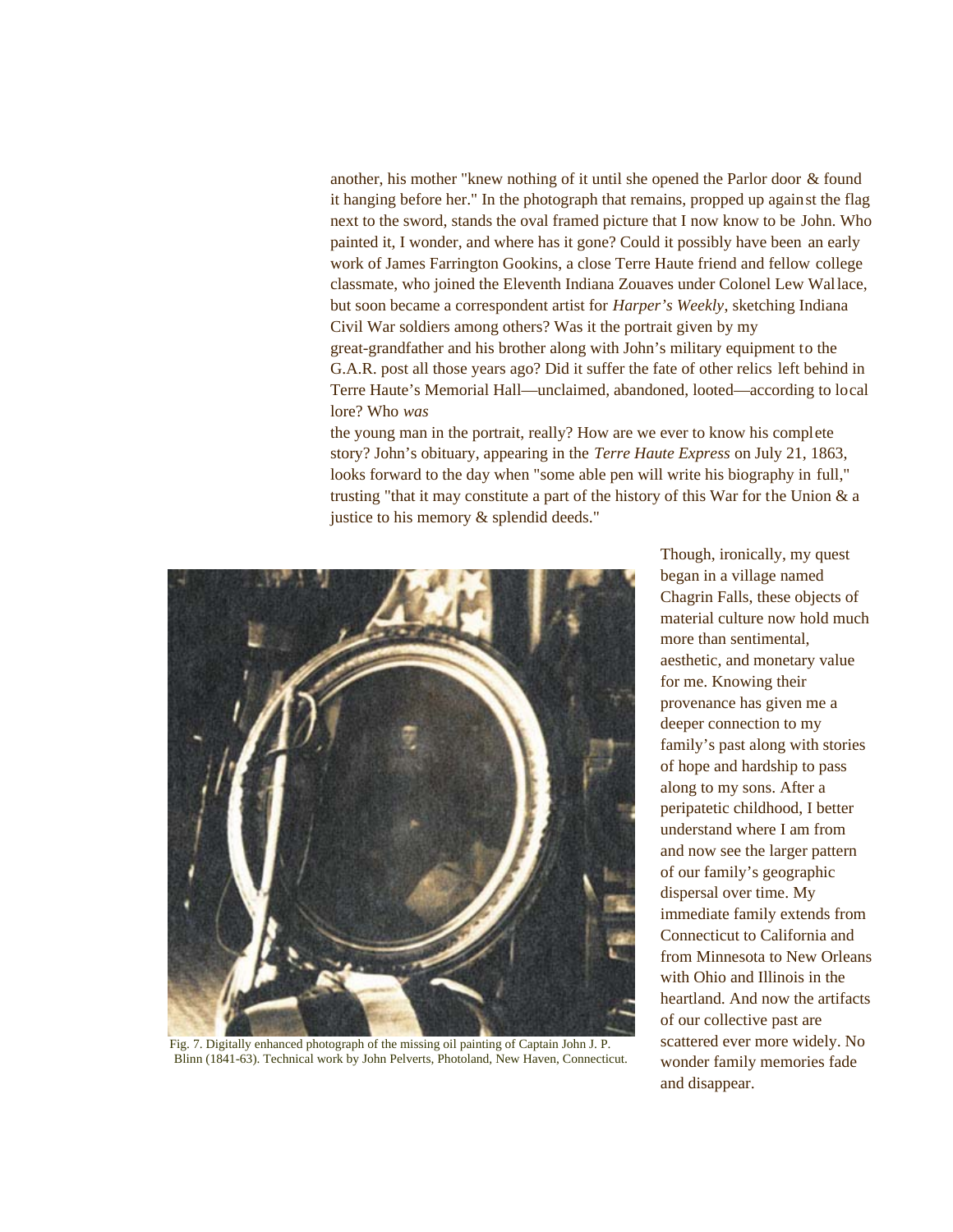But beyond its family value, the combination of heirlooms, photographs, and letters form the basis of a projected wider exploration into a hundred-year period of American history. The story has a natural coherence more compelling than any narrative structure that I might impose—beginning with the birth of John's grandfather, Hosea Blinn, on the Fourth of July 1776, in Wethersfield, Connecticut, and concluding with John's death on July 14, 1863, at Gettysburg. Horace Blinn straddles the generations, actively taking part in westward expansion from Connecticut to Indiana to the gold mines of California. From the modest archive contained within my parent's home, my research has expanded to include materials as far afield as Washington D.C., Maryland, Pennsylvania, North Carolina, Connecticut, New York, Vermont, Maine, Ohio, Illinois, Indiana, Kansas, Minnesota, Texas, and California. I imagine how new media might illuminate the past, bringing these resources together in a digital archive for the first time.

Certain mysteries remain. What happened to John's Civil War diary, last owned by his nephew in Kansas in the 1920s? What would it reveal about his participation in battle and his relations with fellow officers? Will I find among Governor Morton's official correspondence the answer to a central and vexing question: if John was so brave and proficient, why was he repeatedly overlooked for promotion? Was John correct to attribute his frustration to rivals with better political connections? I reserve decisions about how to present my findings and where to donate the collection until I have fuller answers to such questions. But about one thing I am certain: the two worlds I used to inhabit—the world of libraries and archives and the world of family—are not so far apart after all.

#### **Further Reading:**

James Insley Osborne and Theodore Gregory Gronert's history, *Wabash College: The First Hundred Years, 1832-1932* (Crawfordsville, Ind., 1932), includes a chapter on "Wabash in the Civil War" with a discussion of prewar interest in voluntary military companies and John Blinn's founding of the College Cadet Company in 1858.

*Indiana in the Civil War era: 1850-1880*, by Emma Lou Thornbrough, vol. 3 of *The History of Indiana* published by the Indiana Historical Society and the Indiana Historical Bureau (Indianapolis, 1965), offers a well-documented history and concludes with a bibliographic essay of primary and secondary sources.

John M. Glen and others provide a more recent survey of primary materials held by archives, libraries, and historical societies pertaining to "Indiana in the *Civil War* Era," *Indiana Magazine of History* 92 (September 1996): 254-73.

Roland R. Maust describes the field hospital conditions in Gettysburg for the